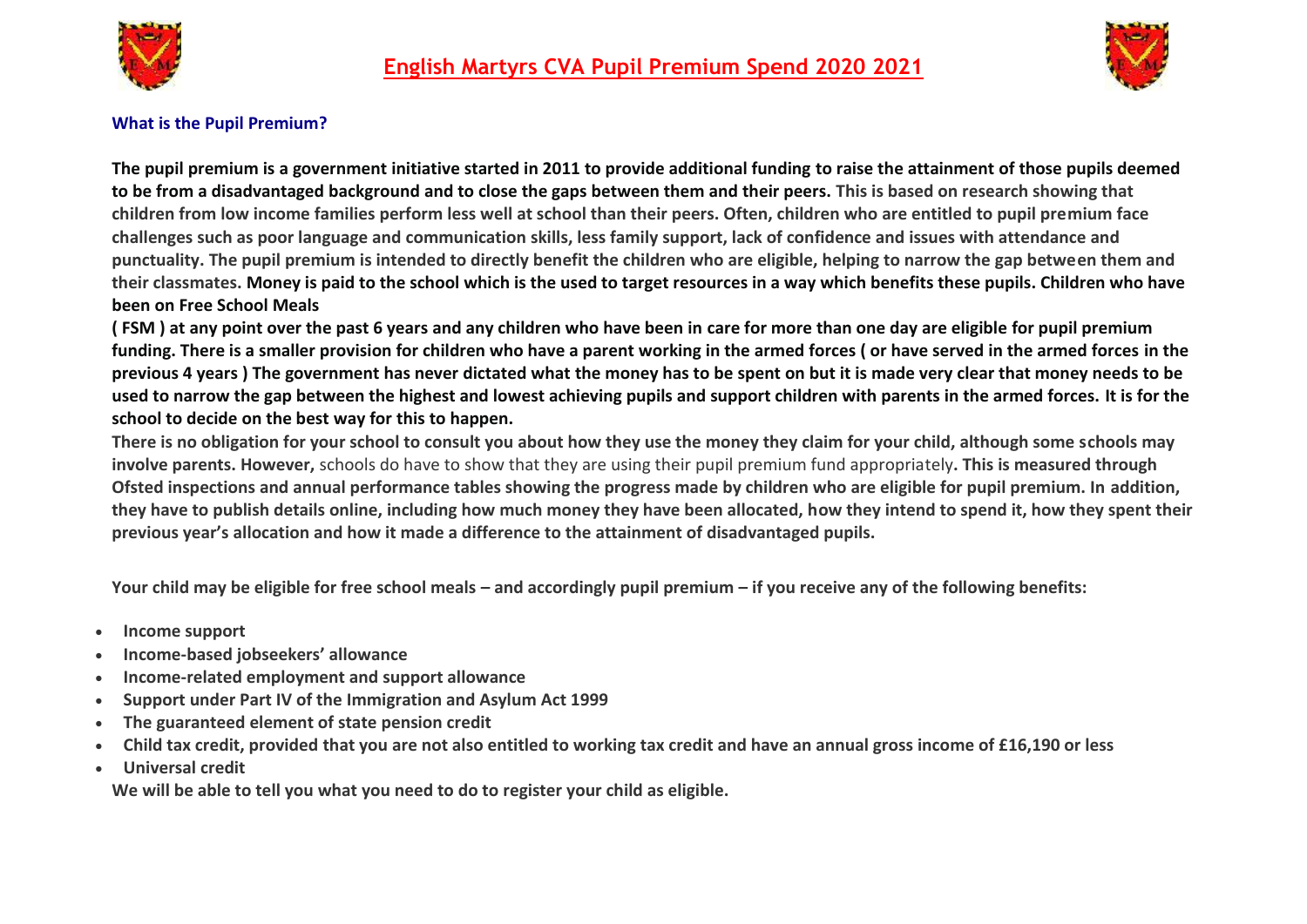



**From September 2014, all children in Reception and Years 1 and 2 will qualify for [free school meals,](http://www.theschoolrun.com/free-school-meals-for-infant-children) regardless of their family income, but only the children who would have qualified for free meals under the above income-based criteria will receive the pupil premium.**

**If your child qualifies for free school meals, it's important that you tell us– even if they take a packed lunch – as this enables them to claim pupil premium.**

**There is no single intervention which provides a complete solution to narrowing the gap or supporting our disadvantaged children in the way that suits them best. We try to take a range of approaches when spending Pupil Premium money that offers a breadth of support to groups of pupils. In addition to the PP money, many of our school systems are already in place to support children from all backgrounds and abilities. Our Pupil progress meetings happen 4 times a year and they provide an opportunity for all staff to discuss all children in some depth with regard to their academic attainment and pastoral issues. Our assessment, monitoring and tracking systems allow us to identify any children or groups of children who were not making sufficient academic progress. The teaching strategies employed by staff in the school enable all children to make progress and provide for a wide range of needs. The school have used the Sutton Trust EEF toolkit to ensure funding is spent in a way to best achieve good outcomes for all children. This research has been useful in analysing what really makes a difference, enabling us as a school to make informed choices about professional development and workforce deployment. The toolkit makes it clear that high quality, effective whole class pedagogies can lead to success for all children and young people including those that are most vulnerable.**

| Total number of pupils on roll                                                                               | 135 | Total number of pupils eligible for PPG<br>LAC and previously LAC (adopted from<br>birth)<br><b>Forces pupils</b> | 20 (14.5%)<br>$0(0\%)$<br>3(2%) |
|--------------------------------------------------------------------------------------------------------------|-----|-------------------------------------------------------------------------------------------------------------------|---------------------------------|
| Amount of PPG received per pupil (FSM) £1320<br>Adopted from birth (1900)<br><b>LAC £1900</b><br>Forces £300 |     | Total amount of PPG expected for 2020 /<br>2021                                                                   | £25,380                         |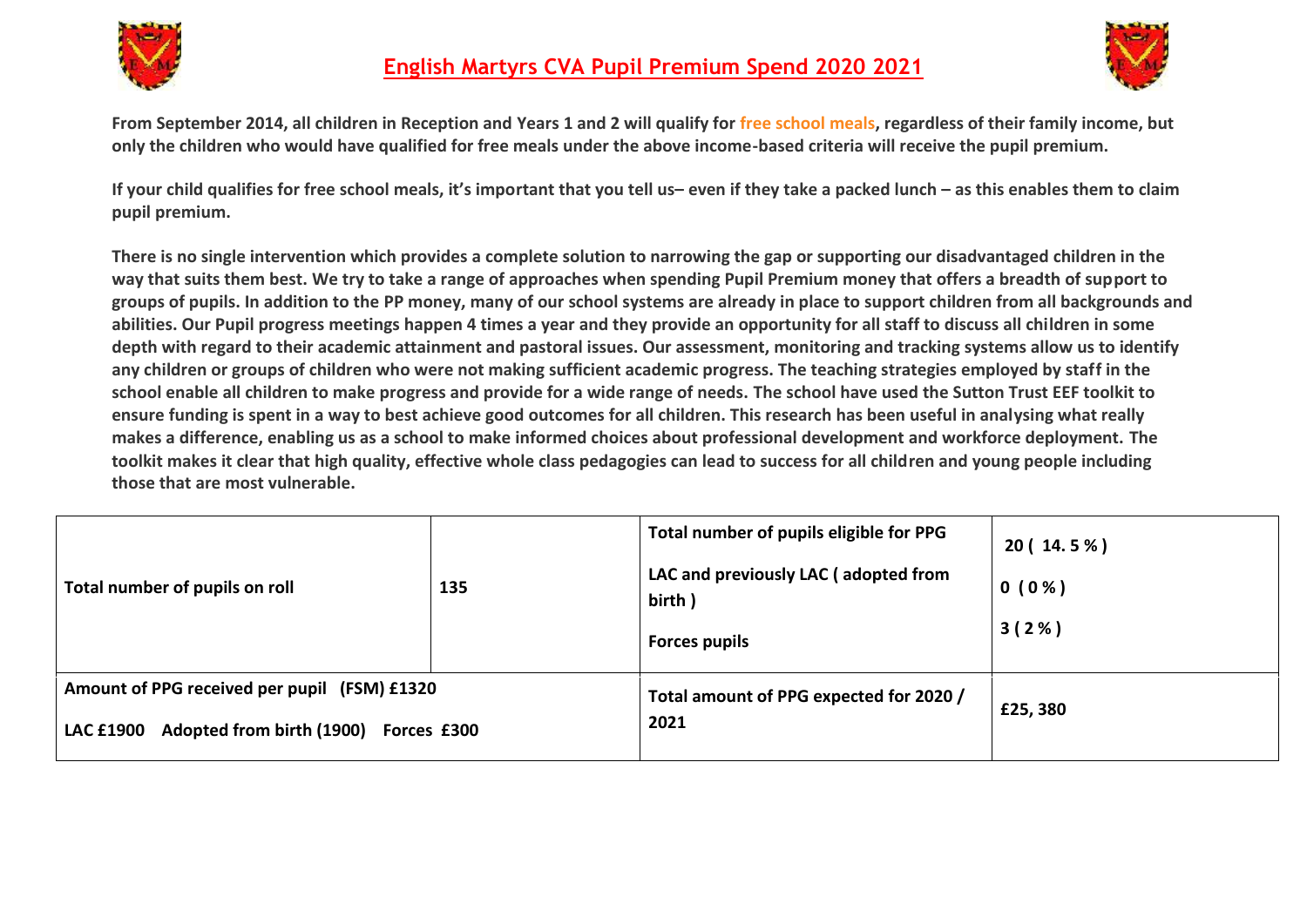



| <b>SUPPORT</b> | <b>ACTIONS</b> | <b>COST</b> | <b>IMPACT</b><br><b>SUCCESS CRITERIA</b> | <b>TORING AND ACTUAL IMPACT</b><br><b>MONIT</b> |
|----------------|----------------|-------------|------------------------------------------|-------------------------------------------------|
|----------------|----------------|-------------|------------------------------------------|-------------------------------------------------|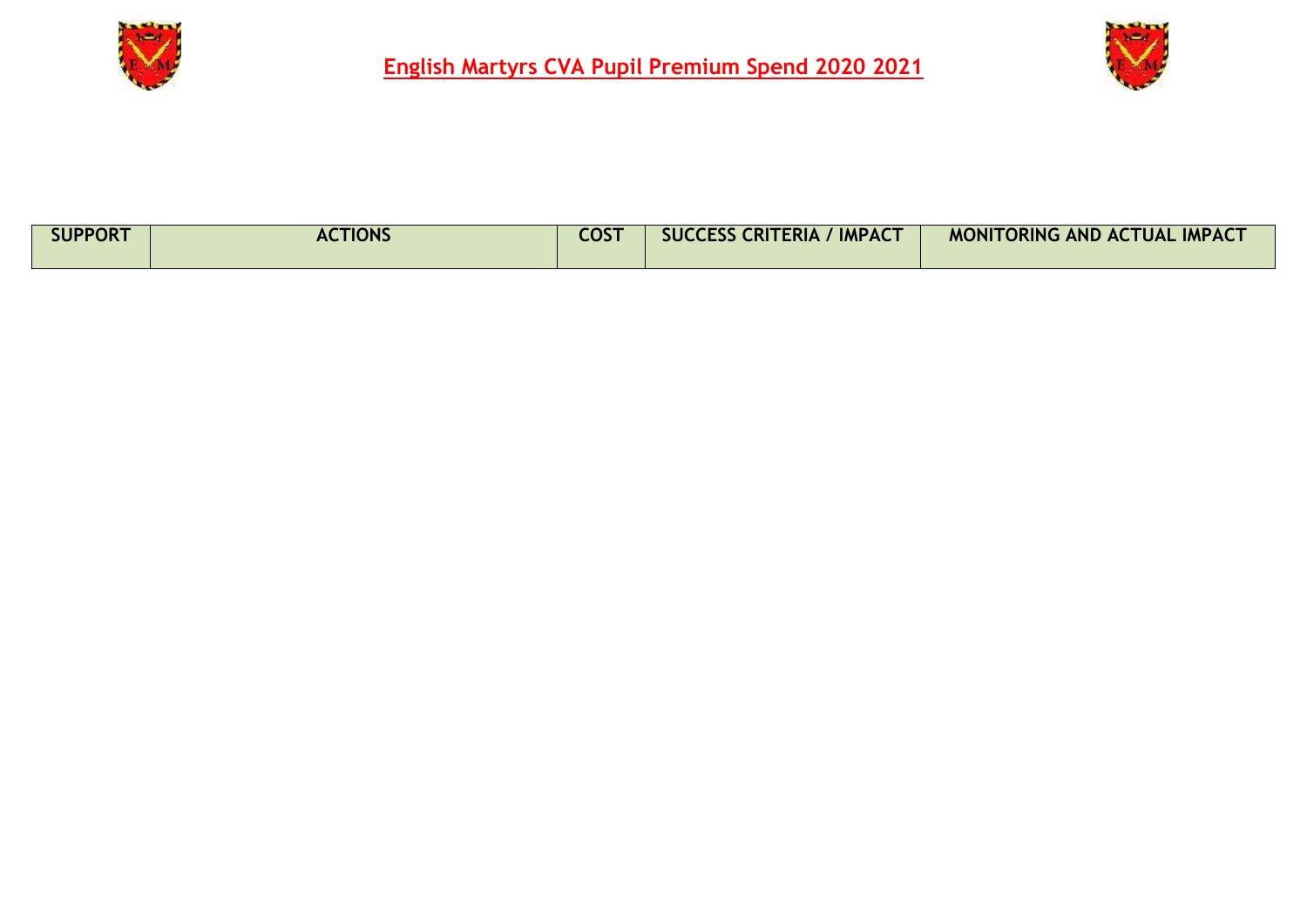| <b>Priority 1</b>                                         |          |                                       | Quality of Education learning walks to have a focus   |
|-----------------------------------------------------------|----------|---------------------------------------|-------------------------------------------------------|
| TA classroom support provided to facilitate group work or |          | To accelerate the progress of PPG     | on the teaching and learning of PPG pupils.           |
| one to one intervention if necessary. Intervention        | £12,300  | pupils in reading, writing and maths  | Data drops 4 times during the academic year show      |
| monitored closely by SENDCO and SLT and discussed at      |          | across the school where necessary and | all PPG children on track to make good progress       |
| termly pupil progress meetings.                           |          | close any age related gaps to improve | from starting points. Impact of class based           |
|                                                           |          | attainment. To close any gaps between | interventions monitored through termly meetings       |
|                                                           |          | the progress and attainment of non    | between SENDCO, class teacher and pupil premium       |
| Through teacher CPD further develop pupil outcomes        |          | pupil premium children and those      | champion as well as evidence from identified case     |
| through prior learning in order to provide them with      | £600     | eligible for pupil premium spend.     | studies.                                              |
| metacognitive and independent learning                    |          |                                       | <b>Progress April 2021</b>                            |
| strategies.                                               |          |                                       | Last data input December 2020 evidenced : -           |
| NfER report on supporting the                             |          |                                       | Whole school                                          |
| attainment of disadvantaged pupils                        |          |                                       | Reading Baseline - 47 % below, 53 % at and above,     |
|                                                           |          |                                       | 13 % above. Advent data - 53 % below, 47 % at and     |
|                                                           |          |                                       | above, 13 % above.                                    |
|                                                           |          |                                       | Writing Baseline - 47 % below, 53 % at and above, 0   |
|                                                           |          |                                       | % above. Advent data - 53 % below, 47 % at and        |
|                                                           |          |                                       | above, 7 % above.                                     |
|                                                           |          |                                       | Maths baseline - 50 % below, 50 % at and above, 14    |
|                                                           |          |                                       | % above.                                              |
|                                                           |          |                                       | Advent data - 47 % below, 53 % at and above, 20 %     |
|                                                           |          |                                       | above.                                                |
|                                                           |          |                                       | Conclusion - very little change in attainment,        |
|                                                           |          |                                       | children were taught on the recovery curriculum       |
|                                                           |          |                                       | Advent 1 to re establish learning attitudes.          |
|                                                           |          |                                       | relationships and curriculum expectations. Second     |
|                                                           |          |                                       | partial school closure January 2021. 67 % of PP       |
|                                                           |          |                                       | children invited to attend school during this closure |
| <b>Priority 2</b>                                         |          | To close gaps in learning in maths,   | to encourage engagement with learning.                |
| To develop the role of a Pupil premium champion working   |          | reading and writing for 100 % of      | Data monitoring to show:                              |
| with identified children in KS2 to close gaps in reading, | £ 10,000 | targeted children with all children   | Through rigorous baseline testing interventions       |
| writing and maths as well as developing positive learning |          | making good progress from their       | closely match individual needs.                       |
| attitudes. Short sessions (30 mins) 3 times a week over a |          | assessed starting points in September | Clear data tracking in place of individual children   |
| measurable period of time no longer than a 12 week period |          | 2020.                                 | monitoring the impact of interventions and progress   |
| and in conjunction with classroom teaching.               |          |                                       | of the children.                                      |
|                                                           |          |                                       | <b>Progress April 2021 -</b>                          |
|                                                           |          |                                       | During Advent 1 and 2 4 children were targeted for    |
|                                                           |          |                                       | individual intervention sessions 3 times a week. The  |
|                                                           |          |                                       | focus for the sessions was SPAG and reading           |
|                                                           |          |                                       | comprehension. Their reading age was identified at    |
|                                                           |          |                                       | the beginning of the sessions and taken again as      |
|                                                           |          |                                       | exit data. All 4 children made progress in their      |
|                                                           |          |                                       | reading ages, the most significant was by 12 months   |
|                                                           |          |                                       | and the least by 4 months.                            |
|                                                           |          |                                       | 4 children have been targeted for Lent into           |
|                                                           |          |                                       | Pentecost and are currently working in individual     |
|                                                           |          |                                       | intervention sessions twice a week. Entry data has    |

**been recorded. 2 children are working in reading comprehension skills, 1 on SPAG and 1 on maths**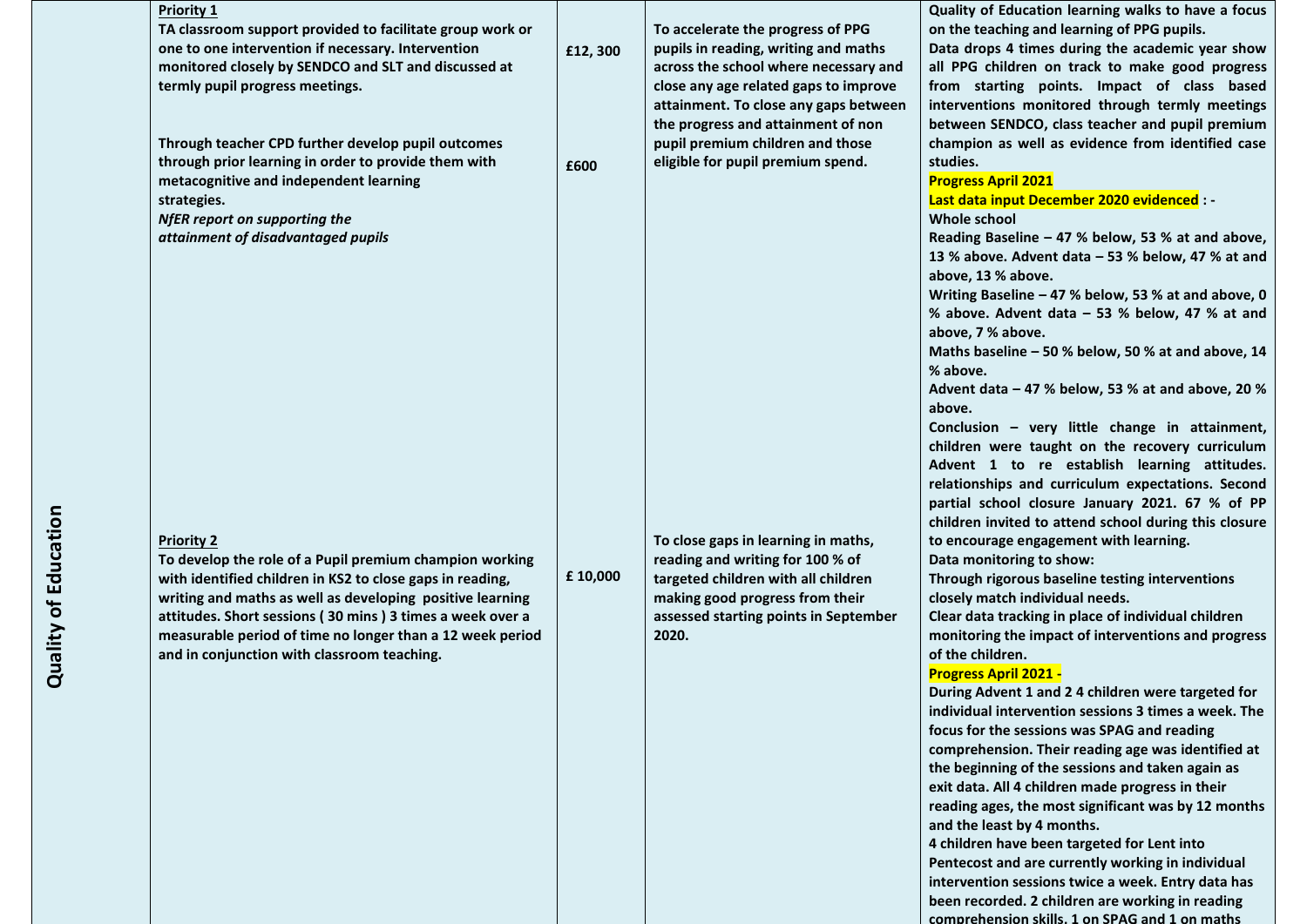



| <b>Priority 3 Communication</b><br>Purchase of well com speech and language resource to<br>enable all children in EYFS to be screened for speech and<br>language benchmark with regards to speech sounds,<br>understanding, sentence structure and development of<br>vocabulary.<br>Subsequently develop vocabulary and language acquisition<br>for identified disadvantaged pupils through interventions<br>with ELKAN trained teaching assistants. Additional<br>resources purchased where necessary. | £470<br>£400 | Secure understanding of baseline in<br><b>CLLD for all EYFS pupils and early</b><br>intervention identified if appropriate.<br>TA led specific small group and<br>individual work to accelerate progress<br>in this area where required to close<br>gaps by the end of EYFS and end of KS1. | Data from baseline assessment used as starting<br>point for interventions. Data from early years 4<br>times a year used to track progress made in CLLD<br>from starting points and attainment 4 times a year.<br>Observations of interventions by EYFS leader to<br>monitor teaching using agreed strategies in this<br>area.<br><b>Progress April 2021</b><br>AR ELKAN trained TA working currently with 3 EYFS<br>children on speech and language targeted<br>interventions. This work continued remotely during<br>second school closure. One of the children is also<br>working with external speech and language<br>therapist, school support daily with planned<br>programme.<br><b>Currently information taken from Advent 2 data</b><br>shows that 2 children in the cohort are currently<br>working below ARE for listening and attention, 2<br>children for understanding and 1 child for speaking.<br>1 child is working below standard for all 3 areas. |
|---------------------------------------------------------------------------------------------------------------------------------------------------------------------------------------------------------------------------------------------------------------------------------------------------------------------------------------------------------------------------------------------------------------------------------------------------------------------------------------------------------|--------------|---------------------------------------------------------------------------------------------------------------------------------------------------------------------------------------------------------------------------------------------------------------------------------------------|---------------------------------------------------------------------------------------------------------------------------------------------------------------------------------------------------------------------------------------------------------------------------------------------------------------------------------------------------------------------------------------------------------------------------------------------------------------------------------------------------------------------------------------------------------------------------------------------------------------------------------------------------------------------------------------------------------------------------------------------------------------------------------------------------------------------------------------------------------------------------------------------------------------------------------------------------------------------|
|---------------------------------------------------------------------------------------------------------------------------------------------------------------------------------------------------------------------------------------------------------------------------------------------------------------------------------------------------------------------------------------------------------------------------------------------------------------------------------------------------------|--------------|---------------------------------------------------------------------------------------------------------------------------------------------------------------------------------------------------------------------------------------------------------------------------------------------|---------------------------------------------------------------------------------------------------------------------------------------------------------------------------------------------------------------------------------------------------------------------------------------------------------------------------------------------------------------------------------------------------------------------------------------------------------------------------------------------------------------------------------------------------------------------------------------------------------------------------------------------------------------------------------------------------------------------------------------------------------------------------------------------------------------------------------------------------------------------------------------------------------------------------------------------------------------------|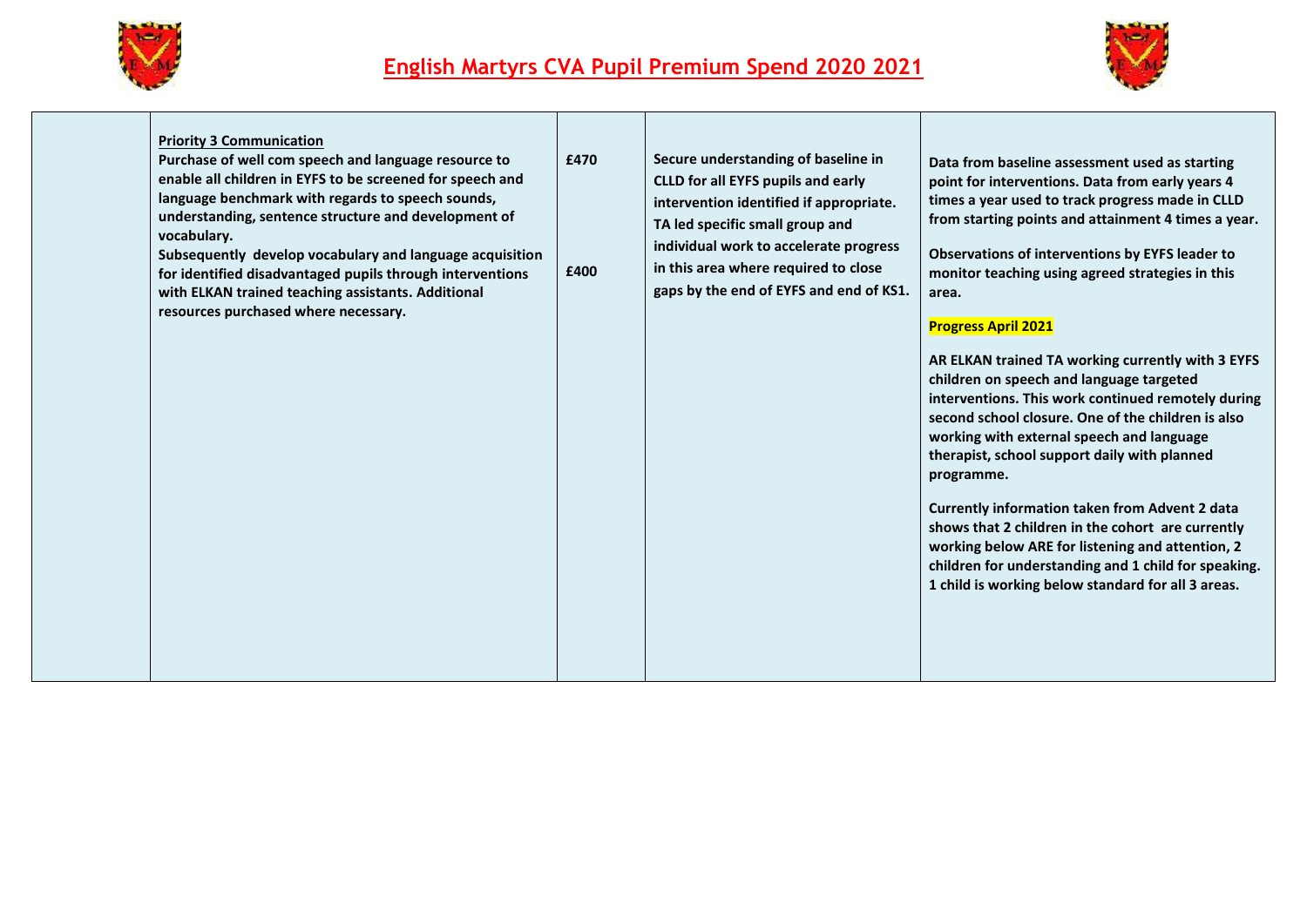#### **Priority 1**

**To improve pupil wellbeing as a direct result of lock down initially in order to improve positive learning attitudes and reduce the attainment gap for disadvantaged pupils. Closely monitored through pupil progress meetings, pupil interviews and intervention reviews. Second TA to complete ELSA training this academic year to support individual pupils in response to demand. Training funded through resilient Rutland. PSHE resources identified and purchased as well as time allocated for supervision.**

#### **Priority 2**

**To provide as many experiences and opportunities for PPG pupils beyond the curriculum. All PPG Pupils to access outdoor learning sessions as part of the recovery curriculum and given further opportunities for forest school experiences.**

#### **Priority 3**

**To re engage parents after lock down with clear information on support for PPG pupils. Support for parents with home learning and remote learning if necessary through shared strategies that develop skills in reading, writing and maths. Provide resources where necessary. £300**

**English Martyrs CVA Pupil Premium Spend 2020 2021 All PPG pupils to have opportunities to explore feelings and emotions where appropriate which will enable them to form positive relationships, self regulate and feel happy and secure within school therefore ensuring that they learn positively achieving personal targets by the end of the academic year.**

> **100 % of PPG pupils to have access to the same range of experiences and opportunities to non PPG pupils beyond the curriculum through sport, music and the Arts. 100 % of PPG pupils accessing at least one external activity by the end of the academic year. 100 % of PPG pupils to access outdoor learning sessions provided by external provider on school site.**

**90 % of PPG parents report positively on the support offered by school for building home and school partnerships. 100 % PPG pupils report positively on interventions led by pupil premium champion.**

**Monitored through observations, pupil interviews and pupil progress meetings.**

### **Progress April 2021 –**

- **PPG children identified as vulnerable during second lock down and invited into school. ( 67 % of PP children )**
- **PPG children requiring additional emotional support referred to ELSA**.
- **Training of second member of staff on hold because of Covid, training has to be face to face**.

**Monitored through individual tracking of children focused on participation in extra curricular activities internal and external to school.**

**Pupil premium champion to build relationships with families and collate evidence from parent and pupil voice as well as questionnaires. Parental consultations and pupil progress meetings encourage parents to be involved in the setting of pupil academic targets in order to facilitate progress and next steps. Regular meetings between pupil premium champion, SENDCO and Head monitor individual children's personal development through rag rated approach.**

**Progress April 2021 – Parents of PP children approached at the beginning of the academic year to answer questions on support needed. This was analysed by the PP champion and SENDCO and individual support offered where appropriate eg further explanations of learning techniques,** 

**£1000**

**£500**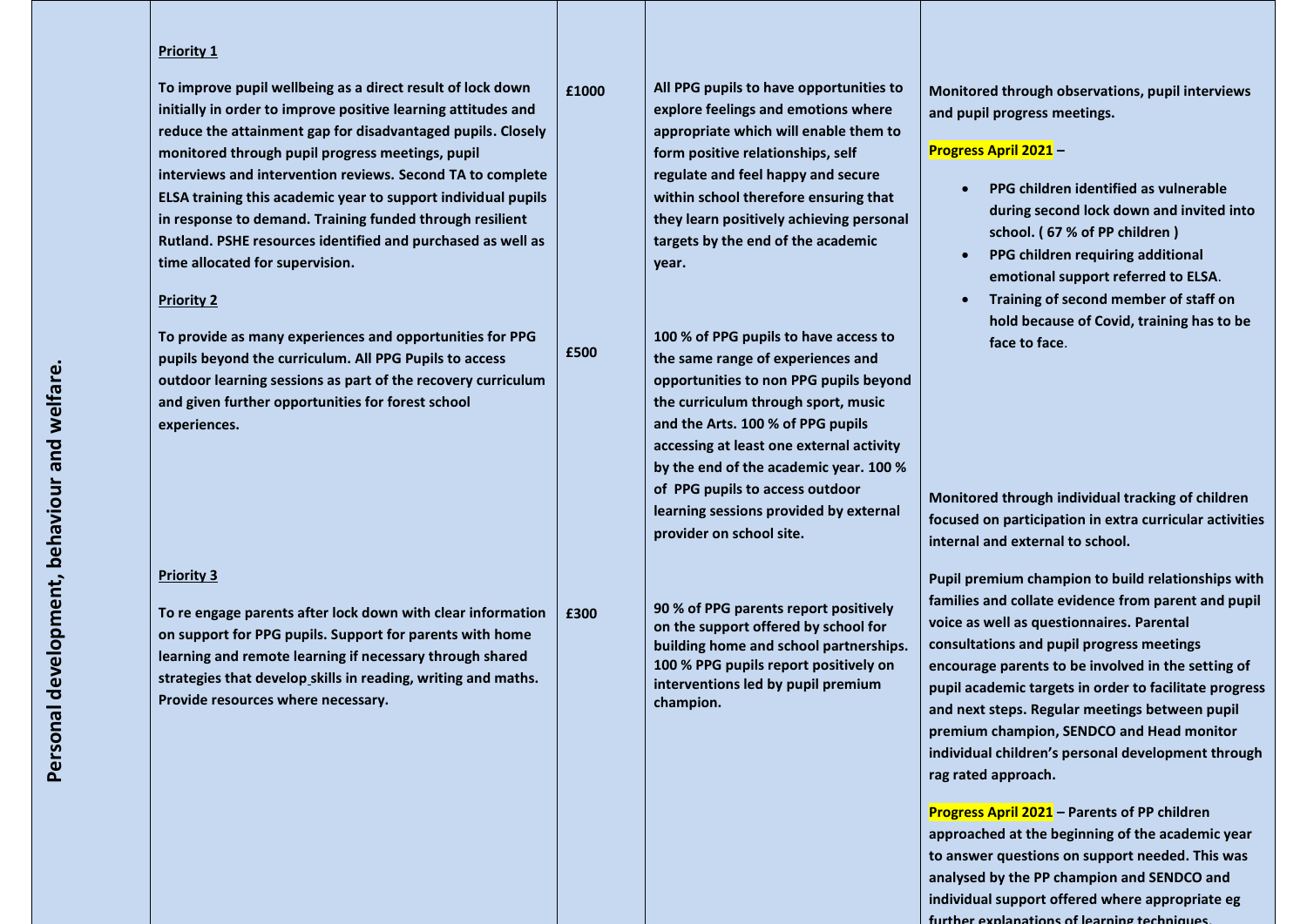



## **Data 2019 2020 based on teacher assessment.**

| Total number of pupils in EYFS 23      |                               |                         |
|----------------------------------------|-------------------------------|-------------------------|
| 2 pupils eligible for PP in EYFS       |                               |                         |
|                                        | <b>Pupils eligible for PP</b> | <b>Non PP pupils</b>    |
| <b>Good level of development (GLD)</b> | 50 %<br>$1\quad$              | 17 74 %                 |
| <b>CLLD speaking</b>                   | 50 %<br>1                     | <u>18</u><br><b>78%</b> |
| Reading                                | 50 %<br>$\mathbf{1}$          | 18<br><b>78 %</b>       |
| <b>Writing</b>                         | 50 %<br>1                     | 18<br><b>78 %</b>       |
| Maths - number                         | 50 %<br>1                     | 87 %<br>20              |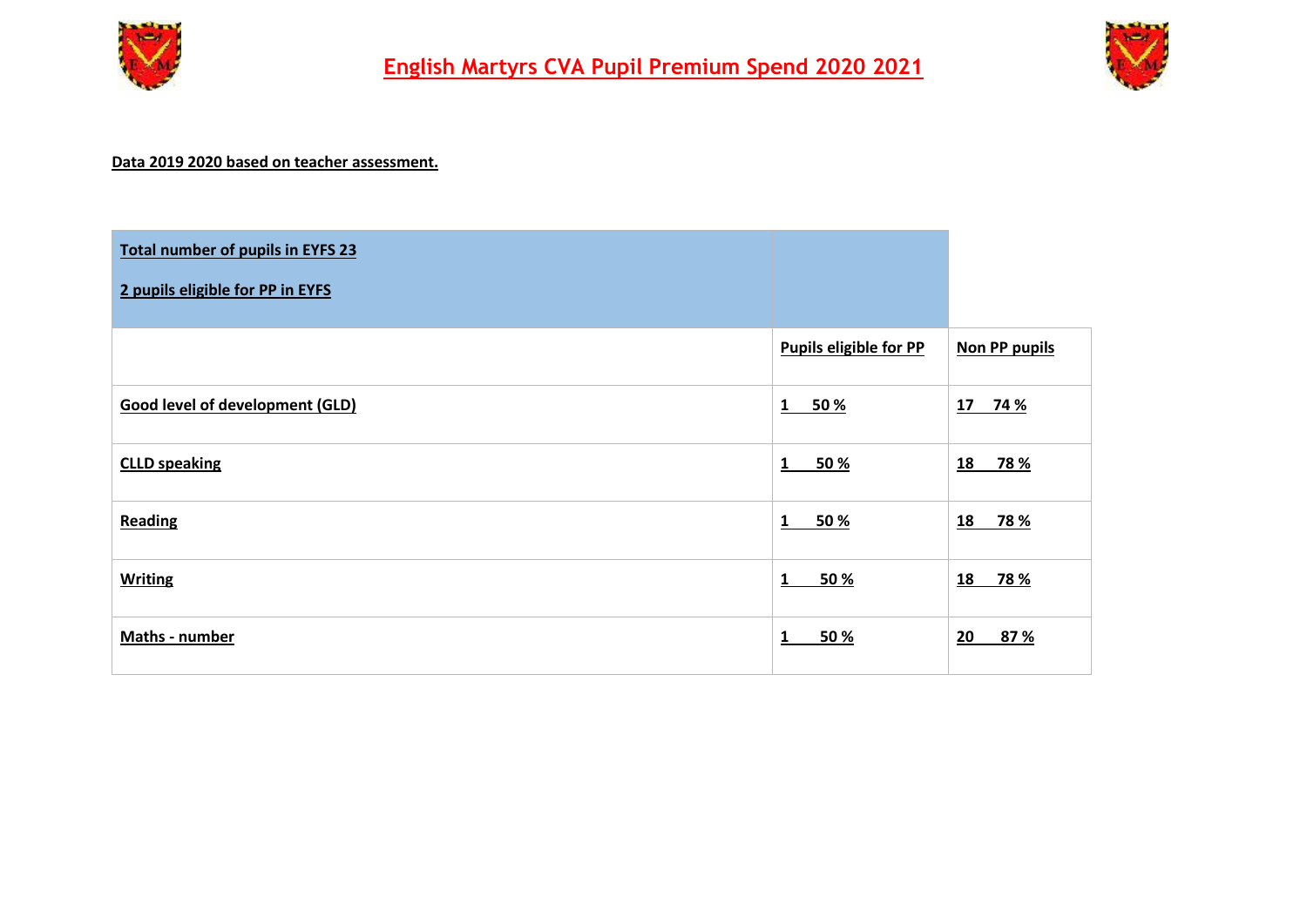



# **KS1 Total number of pupils in year 2 21 pupils Total number of PP pupils in year 2 1 pupil Pupils eligible for PP Pupils not eligible for PP 1 pupil ( also has an EHCP ) 20 pupils % achieving expected standard or above in reading, writing and maths 0 16 80 % % making expected progress in reading 1 100 % 19 95 % % making expected progress in writing 1 100 % 19 95 % % making expected progress in maths 1 100 % 17 85 %**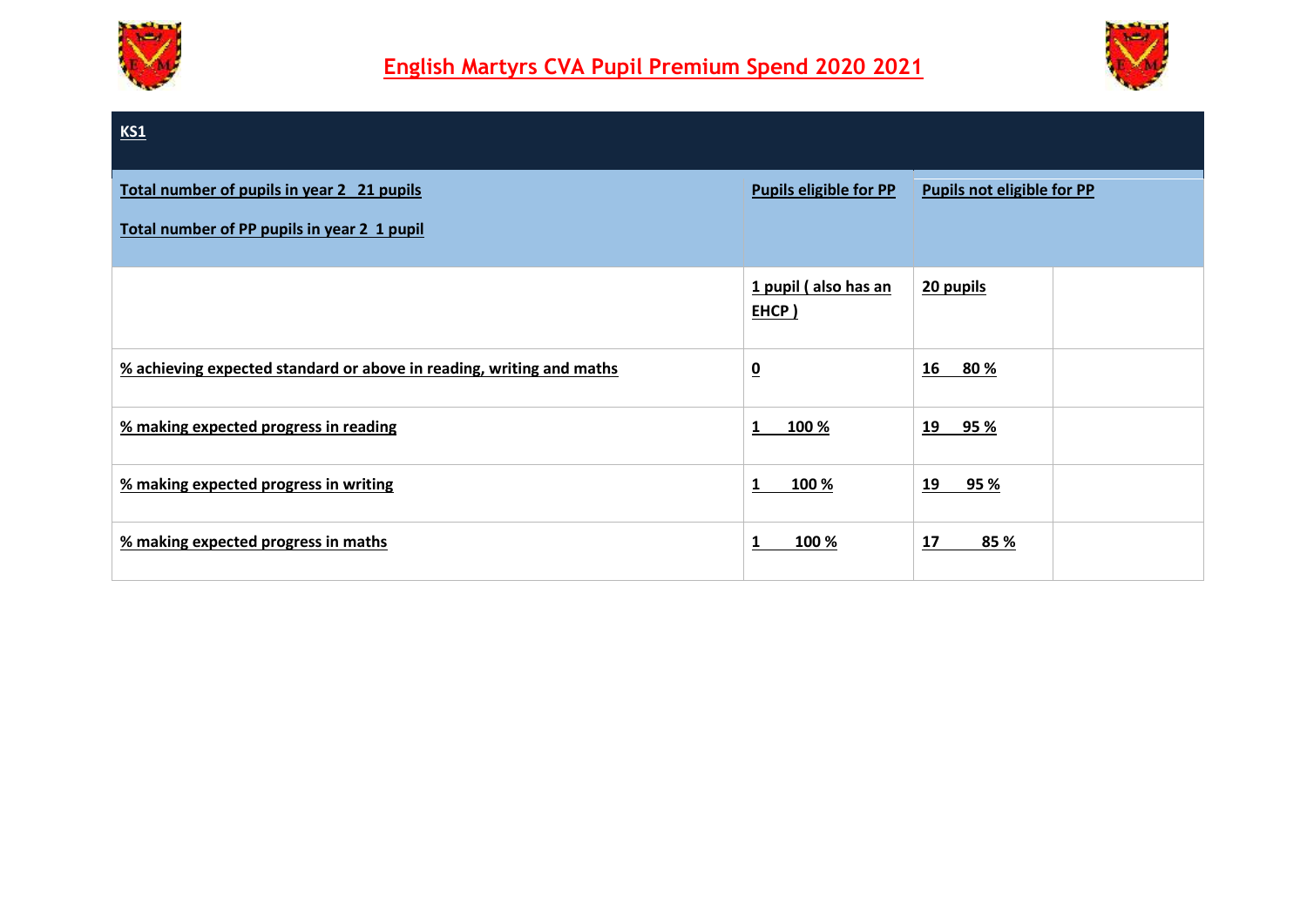



| End of KS2                                                                   |                                 |                               |  |
|------------------------------------------------------------------------------|---------------------------------|-------------------------------|--|
| Total number of pupils in year 6 21<br>Total number of PP pupils in year 6 2 | <b>Pupils eligible for PP 2</b> | Pupils not eligible for PP 19 |  |
|                                                                              |                                 |                               |  |
| % achieving expected standard or above in reading, writing and maths         | $\overline{\mathbf{0}}$         | 15<br>79 %                    |  |
| % making expected progress in reading                                        | $\mathbf{2}$<br>100 %           | 17 89 %                       |  |
| % making expected progress in writing                                        | $\mathbf{2}$<br>100 %           | 15 79 %                       |  |
| % making expected progress in maths                                          | $\mathbf{2}$<br>100 %           | 18<br>85 %                    |  |

**Barriers to future attainment (for pupils eligible for PP, including high ability)**

**In-school barriers** *(issues to be addressed in school, such as poor oral language skills)*

**A. Language skills and acquisition of vocabulary**

- **B. Low self-esteem and confidence**
- **C. Low level of independence in learning and resilience**